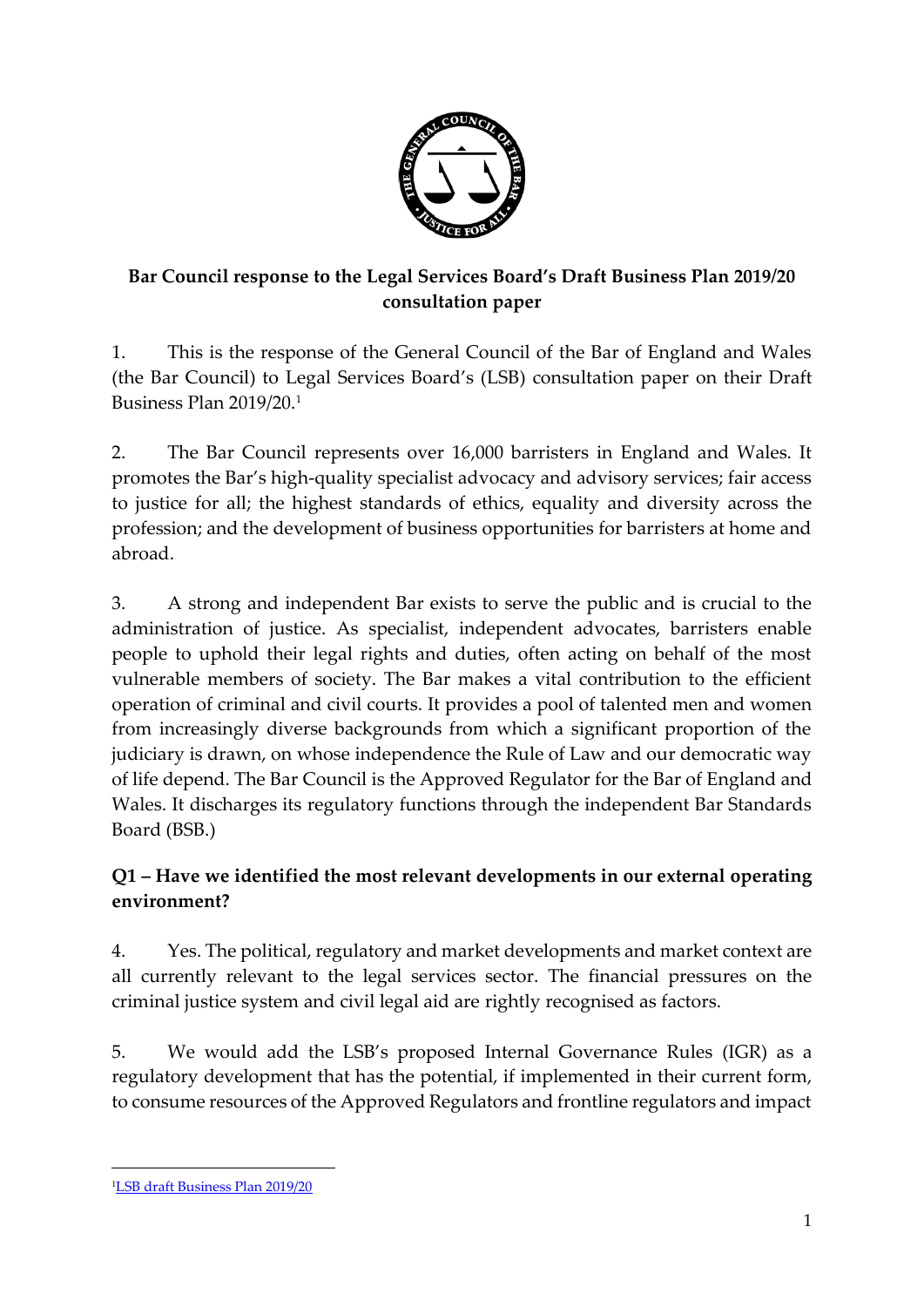their ability to carry out planned activities. The LSB's recognition of their impact in this regard is important.

# **Q2 – What are your views on our proposed five-year policy objectives?**

**Five-year policy objective: The regulators have appropriate frameworks for continuing assurance of professional competence throughout the careers of the people they regulate**

6. The Bar Council is committed to ensuring that barristers meet the high standards expected of them by their clients and the courts. This is currently achieved by a combination of regulation and supportive representative activities and is underpinned by the professionalism and commitment to the administration of justice that defines the majority of those practising at the Bar.

7. In terms of regulation, all barristers must comply with the BSB's Handbook which details the code of conduct as well as the qualification, practise and disciplinary rules. The BSB requires new practitioners to complete the New Practitioners' Programme in their first three years of practice and to comply with the Established Practitioners' Programme thereafter. The latter was recently introduced, replacing the previous continuous professional development system which included mandatory accredited training. The Established Practitioners' Programme by contrast allows barristers to determine their own training needs, with spot checks from the BSB to ensure compliance. The BSB has defined the standards expected for new practitioners in their Professional Statement for Barristers. In addition, chambers are supervised by the BSB according to their risk and impact. This ensures that chambers are run competently and in compliance with the BSB Handbook. The BSB's disciplinary system assesses barristers who are accused of misconduct and disciplines them accordingly with disbarment as the ultimate sanction.

8. Barristers wishing to operate at a certain level or to do certain types of work often have to become accredited to do so. For example, to become a Queen's Counsel a barrister must be independently assessed by the independent Queen's Counsel Selection Panel. Similarly, barristers wishing to join specialist panels such as the Treasury Counsel or the Attorney General's civil panel counsel, must meet a certain standard, as do barristers wishing to prosecute on behalf of the Crown Prosecution Service (they have 4 levels of panel). Barristers wanting to practice in the youth courts must register with the BSB during the authorisation to practice process before undertaking such work.

9. The Bar Council runs training courses on a number of practice related matters such as Public Access work, litigation, mediation, Anti-Money Laundering and Terrorist Financing training and quality and diversity. It also delivers an ethical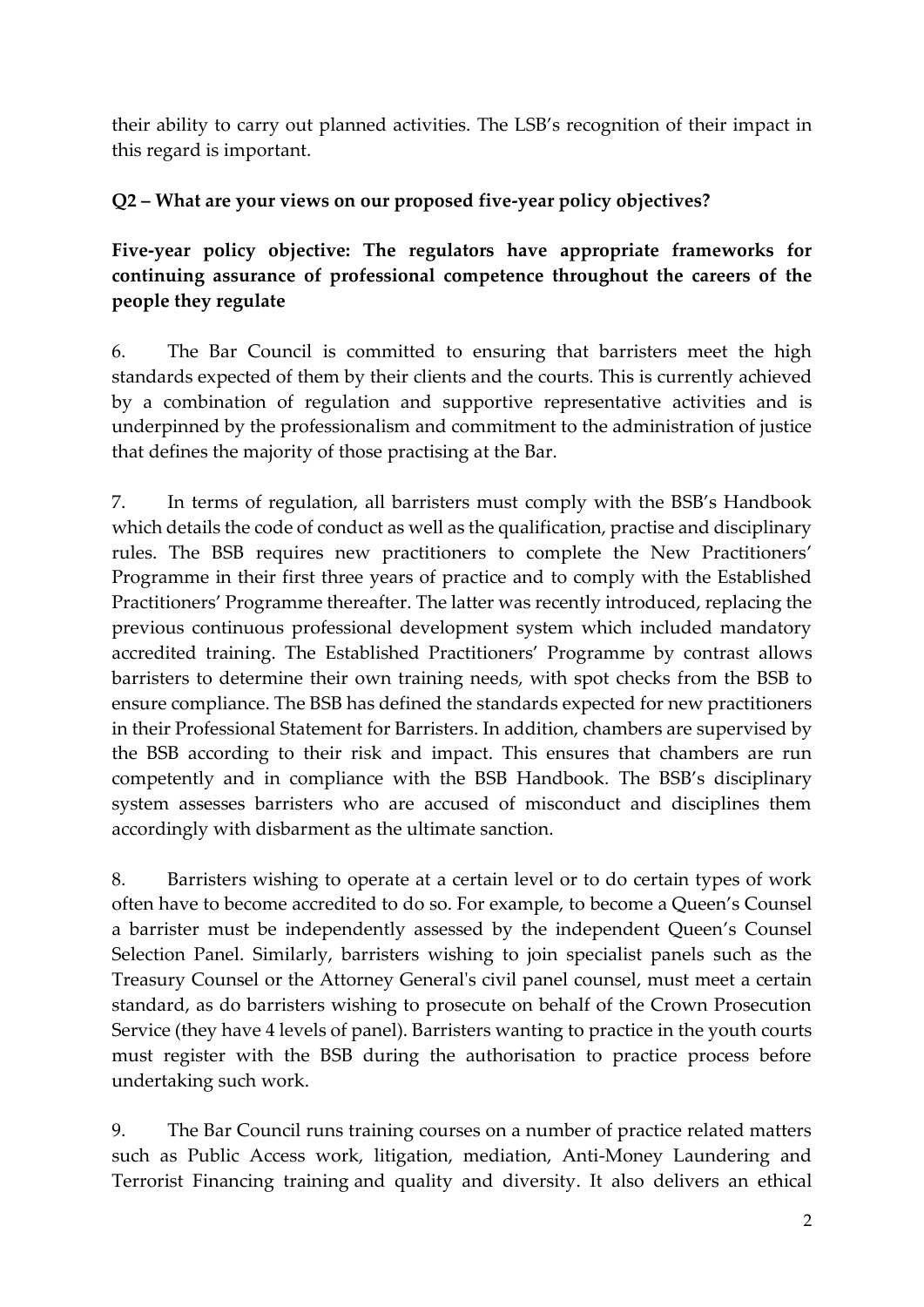enquiries service (fielding both telephone and written queries) to assist barristers in their compliance with the BSB's Handbook. The Bar Council is involved in the delivery of the Advocacy and Vulnerable course for all criminal barristers, aimed at improving standards of cross examination of children and vulnerable witnesses. The Family Bar is actively seeking to roll out this training amongst barristers practicing family law. The Bar Council sought to mirror the CPS's panel scheme for criminal defence barristers undertaking legal aid funded work, to certify their competence to do the work. However, the Ministry of Justice has not yet responded to this proposal, hence it has not to date progressed further. These measures help ensure high standards are maintained amongst barristers and demonstrate the Bar Council's commitment to maintaining high standards. The fact that the Advocacy and Vulnerable course has been rolled out nationwide by barrister trainers working on a voluntary basis demonstrates the Bar's commitment to peer to peer development and upholding the high professional standards and reputation of the whole profession.

10. Care must be taken in the area of quality assurance as the now defunct Quality Assurance for Advocates (QASA) scheme illustrates. QASA failed because it was top down, bureaucratic, narrow in scope and made judges the gatekeepers of an advocate's accreditation, setting up ethical difficulties for barristers who may have felt constrained in their role before the court if the presiding judge were assessing their performance. Recent reported allegations of judicial bullying by a small number of judges make this concern all the more pertinent.

11. It is clear that any quality assurance measures must be very carefully designed by those who understand what is being measured but only after it has been objectively demonstrated that there is a need for additional assurance. We are in agreement with the BSB that the current systems in place for barristers, summarised above, are sufficient to provide assurance. The BSB's risk-based approach is proportionate and cost effective. We do not see a need for additional assurance mechanisms at this time.

#### **Five-year policy objective: The LSB is perceived as being at the forefront of enhancing public legal education**

12. We fully support the rationale that public legal education (PLE) helps citizens better understand when a legal issue arises and to seek legal assistance where required as well as helping them understand their rights and duties. We share the LSB's aim of increasing the public's legal capability and run a number of programmes to achieve this aim. However, the LSB is correct in recognising that a lot of organisations do a lot of work on PLE and we therefore agree with them that they must first understand the context and assess whether there are any gaps or deficiencies before planning any action. There is a risk, in this crowded market, of duplication, that would naturally be inappropriate use of the profession's funds. To avoid this occurring, we would be very happy to explain to the LSB the work that we do in this area.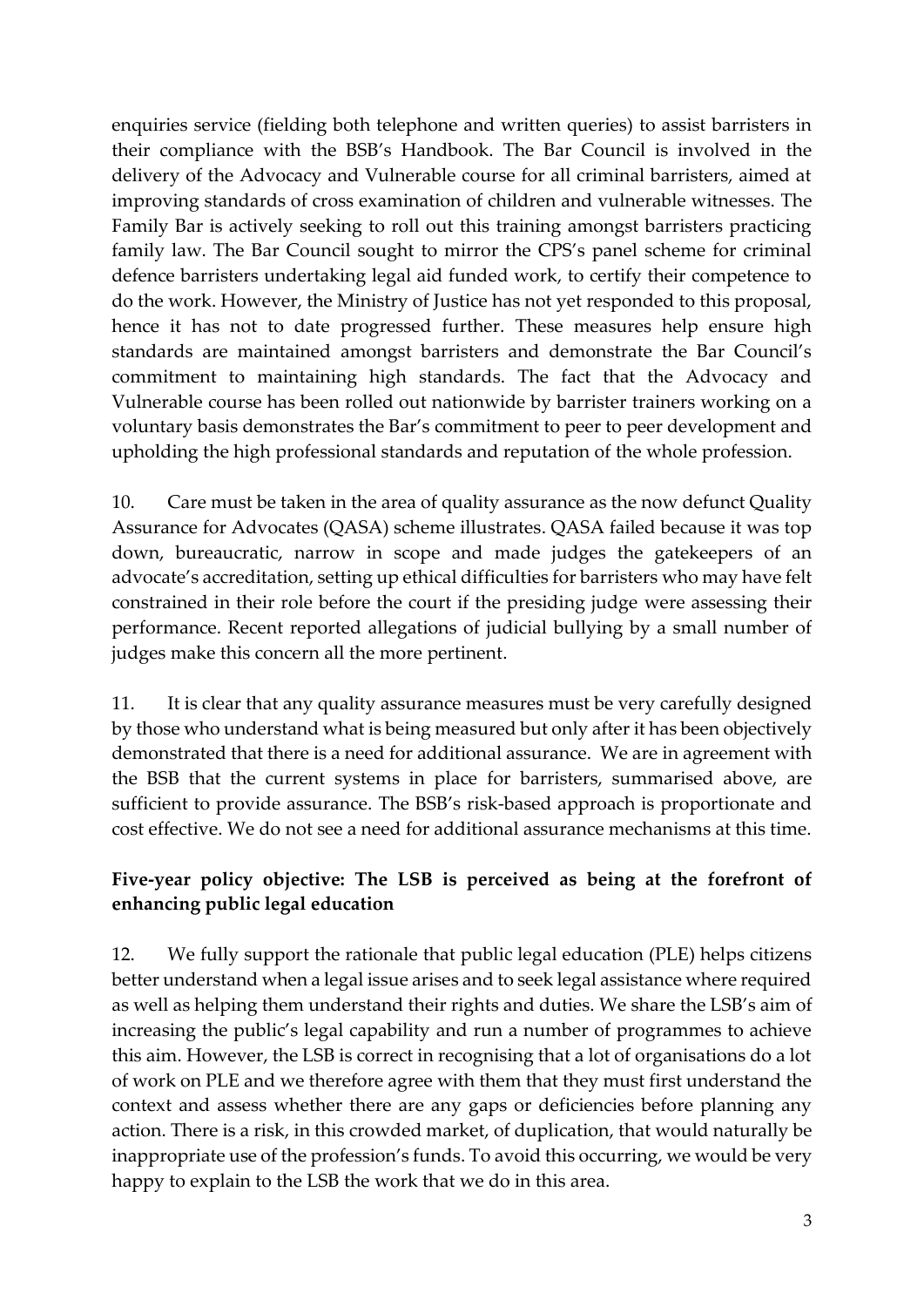13. We also believe that the Bar Council and other representative bodies are uniquely placed to deliver PLE given their established links to third sector organisations that work in this area and ready access to legal professionals, who in the case of barristers, mainly deliver the training on a pro bono basis and speak with authority on the subject.

14. We are not clear on what the LSB means when it suggests "there may be a role for the LSB in encouraging the frontline regulators to simplify their public facing processes".<sup>2</sup> Clarification on this point would be helpful.

### **Five-year policy objective: Access to legal services is increased through the promotion of responsible technological innovation that carries public trust**

15. New technologies carry with them the possibility of efficiencies and delivery of a better service to clients however they are not a panacea and have a cost in terms of financial investment and human resource commitment. The LSB's 2018 research into this area is helpful and we would be keen to better understand the nature of the ethical concerns raised by barristers surveyed about using technology in legal services.

16. In areas where regulation is perceived by barristers as inhibiting the use of technology, it would be interesting to explore what action regulators might take to lower any barriers. However, it should be recognised that even in the absence of regulatory barriers (perceived or actual), there may be other factors that prevent barristers from using technology.

17. The follow up work the LSB is conducting with UCL is interesting and we will examine any papers when they are published.

# **Q3 – Do you have any comments on our proposed business plan and work for 2019/20? Are there any workstreams that you disagree with? Is there any work that you think we should pursue that is not currently included?**

18. We would reiterate that we believe that ensuring independent, effective and proportionate regulation is at the core of what the LSB should be doing as the oversight regulator. Its regulatory performance work is key to this.

19. The LSB's plans to review the BSB's market transparency work is uncontentious.

20. In our recent response to the LSB's consultation on the proposed IGR we made clear we thought the proposed rules were unnecessary, *ultra vires* and fail to cater for

**.** 

<sup>2</sup> [LSB draft Business Plan 2019/20,](https://www.legalservicesboard.org.uk/what_we_do/consultations/2018/Business_plan_2019-20_consultation_document_(f_ii).pdf) p11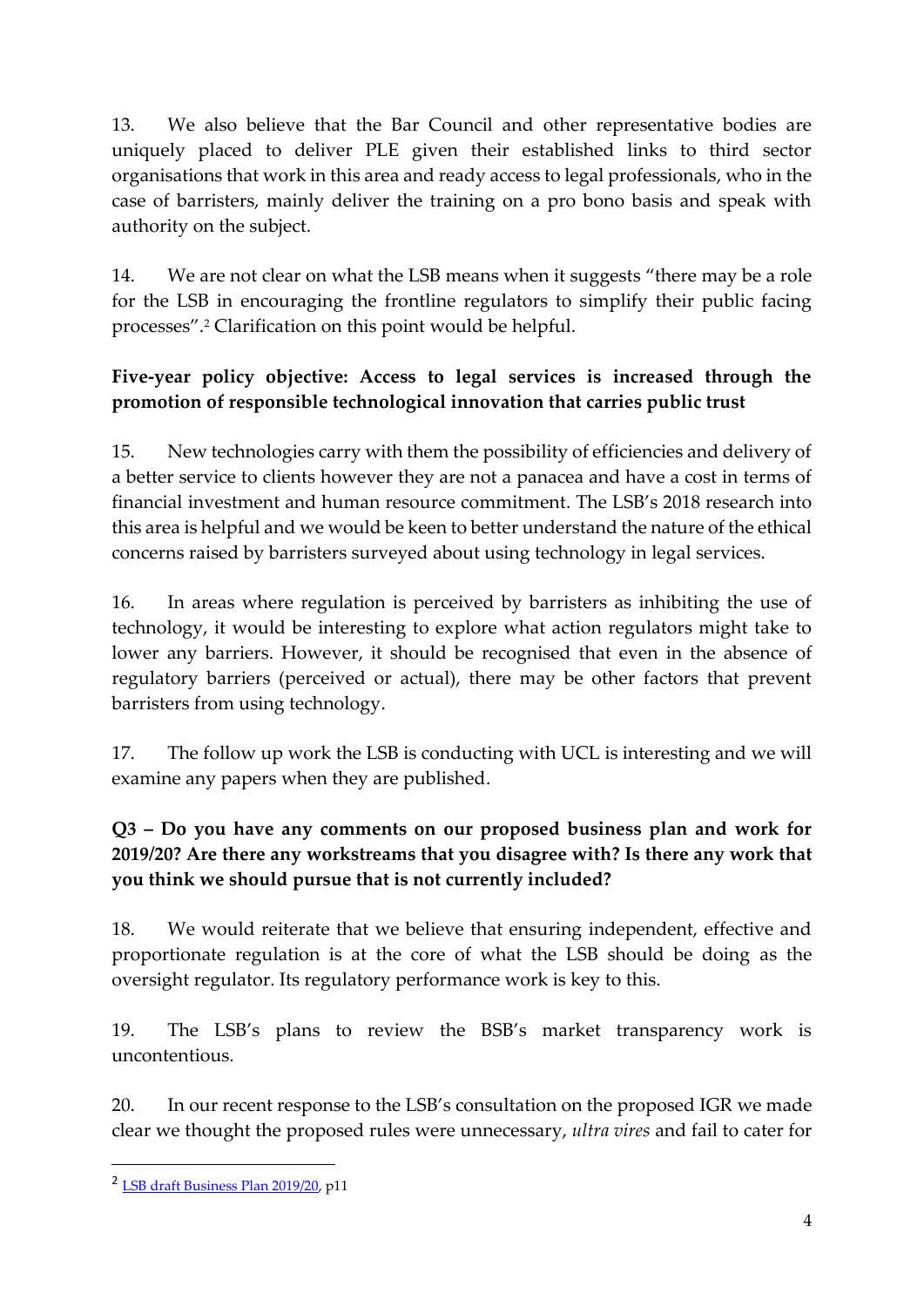the widely differing governance arrangements and structures currently in place across the ten Approved Regulators. Additionally, it could be argued that in implementing such rule changes, the LSB would be interfering with the representative function of the AR, an action which is prohibited by the Legal Services Act 2007. As discussed in our consultation response, we firmly believe the proposed 6-month implementation period in which regulators and Approved Regulators are expected to comply with the new rules to be insufficient. We hope our concerns are taken into consideration and the compliance period extended.

21. If the LSB proceeds with its review of the Practicing Certificate Fee approval process and s.51 permitted purpose non-regulatory expenditure, we wish at the outset to emphasise the importance of this funding to the delivery of activities by the Bar Council in the public interest. Examples include its law reform and PLE work as well as its delivery of ethical and practice management guidance to barristers and chambers.

22. We are not convinced, in the context of the work emanating from the Competition and Market Authority's recommendations, that the proposed "single digital register" of providers is necessary. The Bar Council already has its own register of barristers and a single register would to some degree duplicate this. We think the improvements made to the Legal Choices website and measures being undertaken by regulators and representative bodies are sufficient to enable consumers to make an informed choice about legal services. The BSB has already contributed a sizable sum to the reinvigoration of the Legal Choices Website and we would be cautious about drawing on more of the profession's money to fund another joint project, particularly if there is no clear need for it.

23. The proposed individual legal needs survey is helpful in providing an evidence base that can inform policies. The planned market evaluation exercise is similarly helpful.

**Q4 – Please identify any elements of our business plan that you think present an opportunity for more detailed dialogue and/or joint working between your organisation and the LSB.**

24. We are open to discussion with the LSB on potential areas for joint working.

**Q5: Please provide comments regarding equality issues which, in your view/experience, may arise from our proposed business plan for 2019/20.**

25. We are not aware of any equality issues arising from the plans.